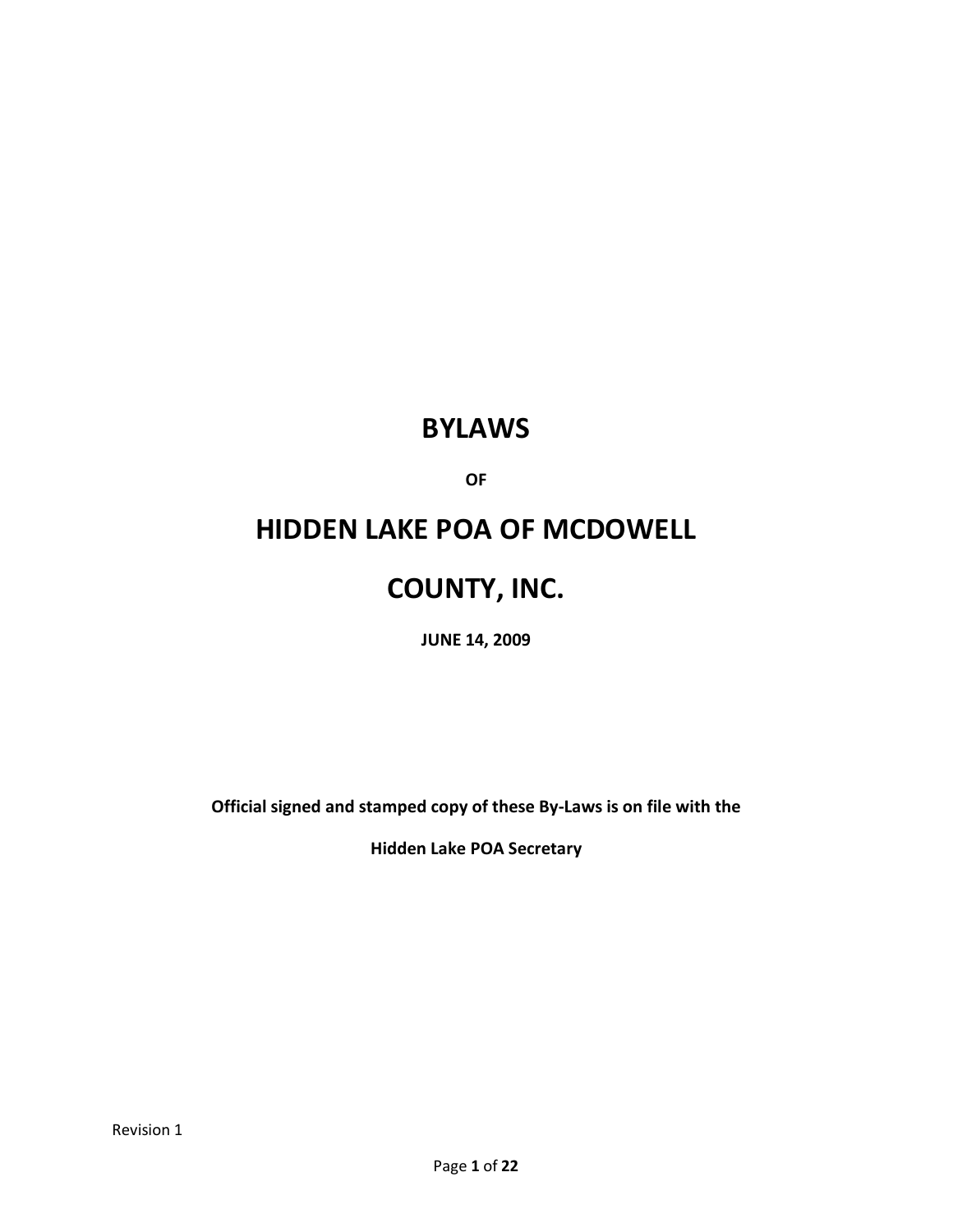# **Table of Contents**

| Revision 1 |
|------------|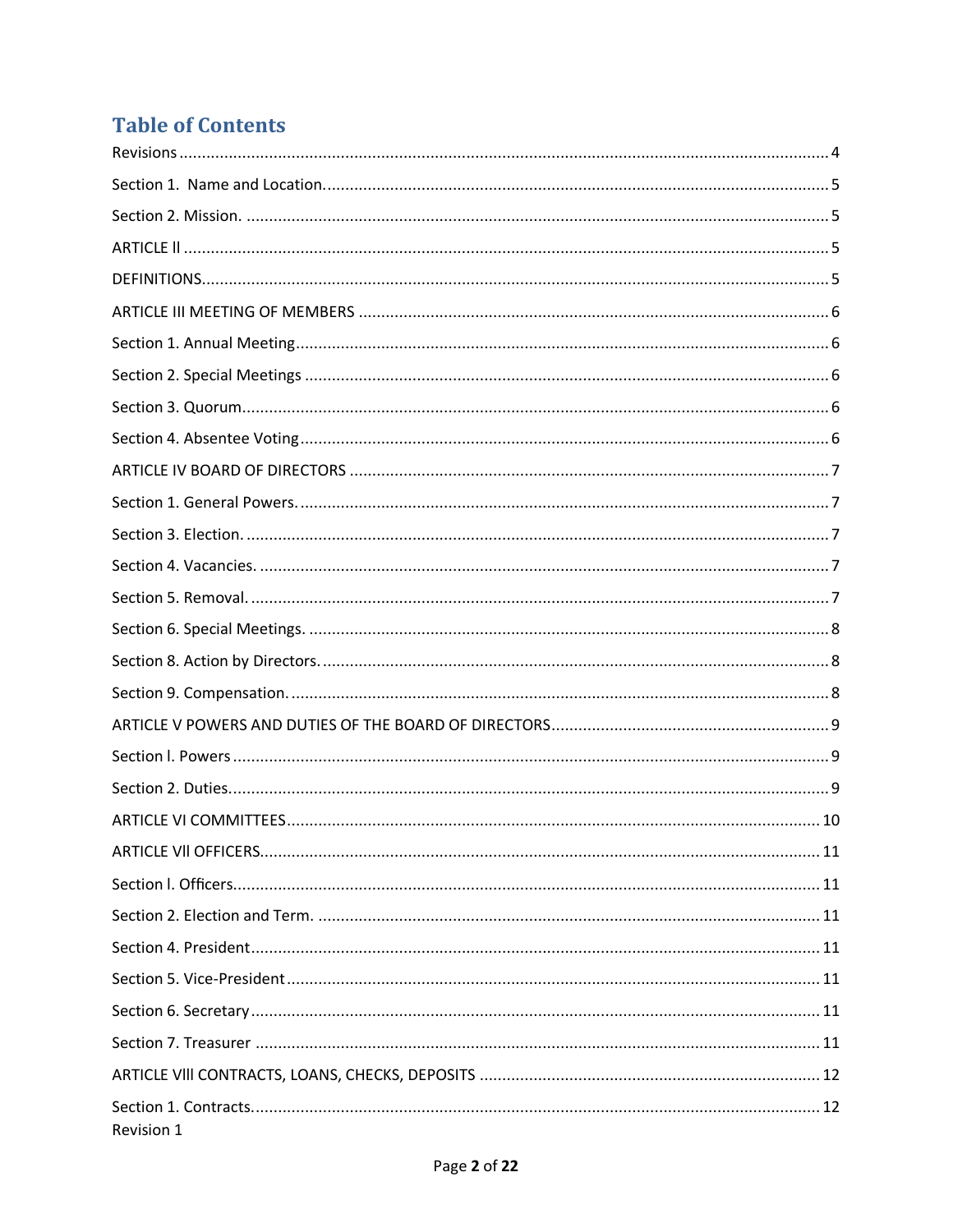### **Attachments**

| <b>Attachment "A"</b> | <b>Architectural Guidelines</b> | 14-22 |
|-----------------------|---------------------------------|-------|
|                       |                                 |       |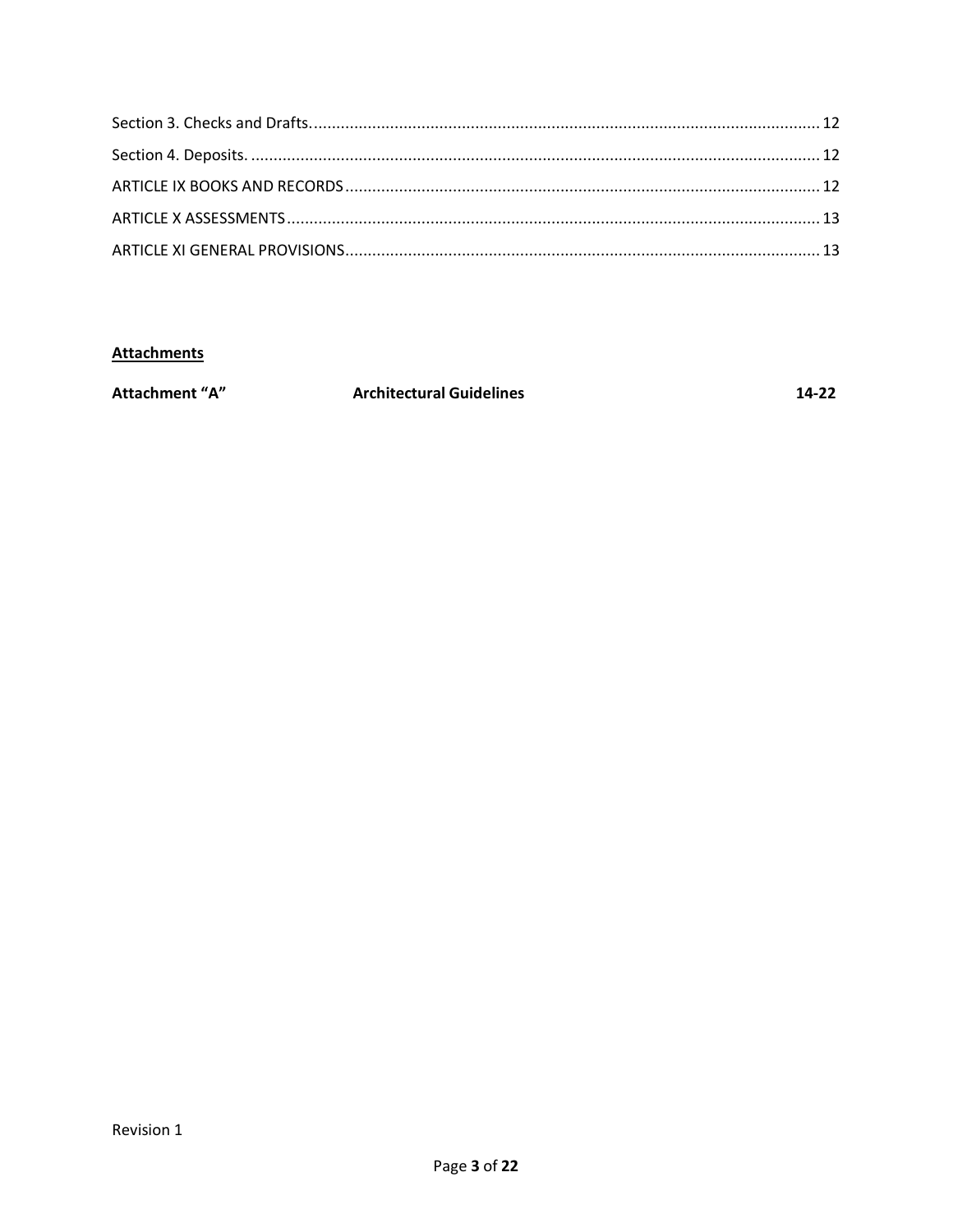### <span id="page-3-0"></span>**Revisions**

Revision 1 Architectural Guidelines added on this date

The undersigned have reviewed and approve the following changes

- Architectural guidelines of Attachment "A"
- Change to article X to reference the Covenants and restrictions
- Change article VII to reference new arc Guidelines

Stephen Shary, President \_\_\_\_\_\_\_\_\_\_\_\_\_\_\_\_\_\_\_\_\_\_\_\_\_\_\_\_\_\_\_\_\_\_\_\_\_\_

Theresa Carr, Secretary\_\_\_\_\_\_\_\_\_\_\_\_\_\_\_\_\_\_\_\_\_\_\_\_\_\_\_\_\_\_\_\_\_\_\_\_\_\_\_\_

Rod Lilly, member \_\_\_\_\_\_\_\_\_\_\_\_\_\_\_\_\_\_\_\_\_\_\_\_\_\_\_\_\_\_\_\_\_\_\_\_\_\_\_\_\_\_\_\_

Renea Bolick, member \_\_\_\_\_\_\_\_\_\_\_\_\_\_\_\_\_\_\_\_\_\_\_\_\_\_\_\_\_\_\_\_\_\_\_\_\_\_\_\_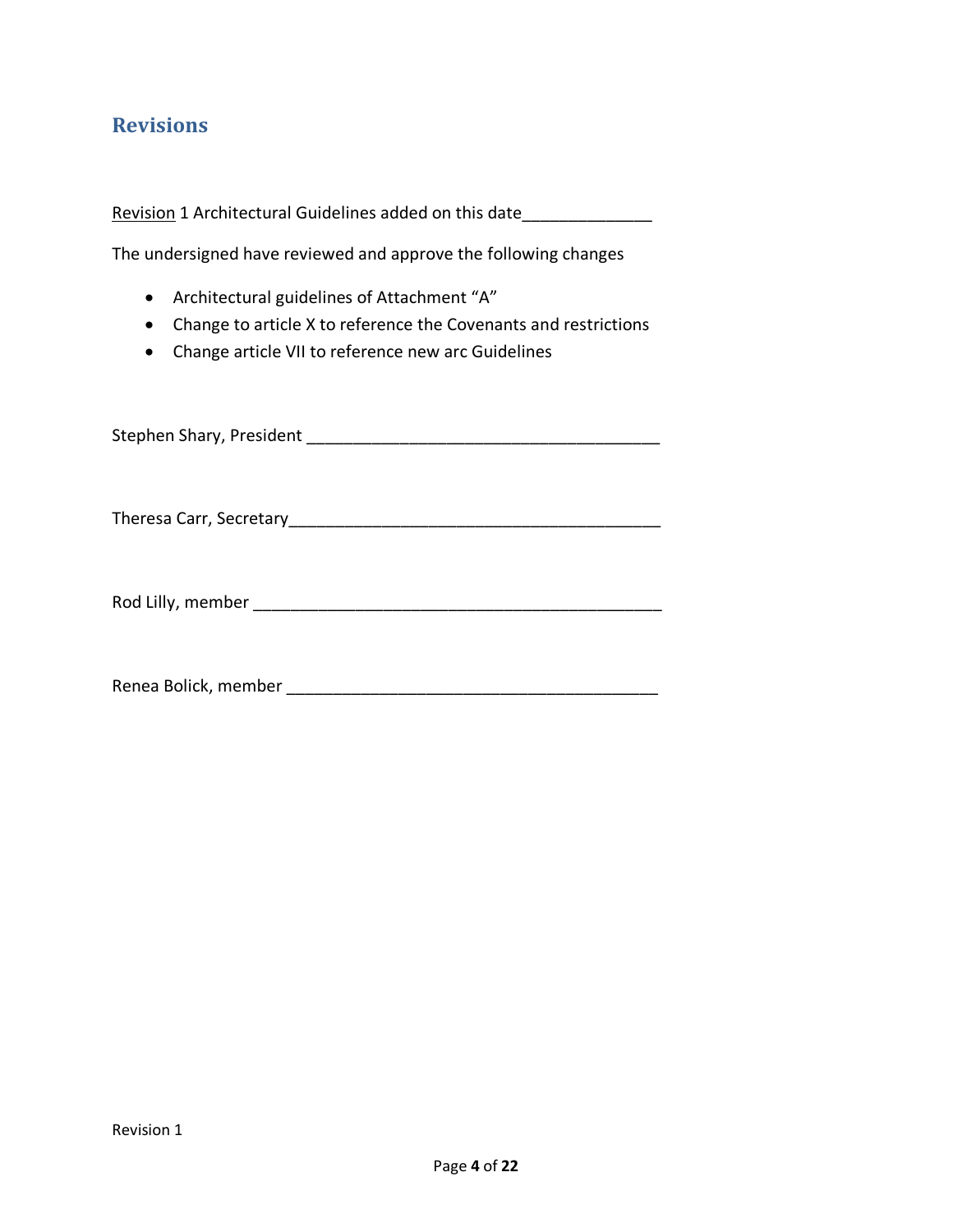# BYLAWS **OF** HIDDEN LAKE POA OF MCDOWELL COUNTY, INC.

#### **ARTICLE I**

#### **NAME, LOCATION AND MISSION**

<span id="page-4-0"></span>**Section 1. Name and Location.** The name of the Corporation is Hidden Lake POA of **McDowell County, Inc.** hereafter referred to as the "Association". The principal office of the Corporation shall be located at 216 Double Eagle Drive, McDowell County, Nebo, NC 28761. Meetings of members or directors may be held at places in North Carolina as designated by the Board of Directors.

<span id="page-4-1"></span>**Section 2. Mission.** The mission of the Board of Directors is to conduct the business of the Hidden Lake community, with emphasis on the following

- Provide a safe and secure community for the resident
- Preserve and enhance the value of the owners' investments
- Maintain the infrastructure as needed
- Be financially responsible by providing for both current expenses and long term repairs and replacement
- Improve and develop the common areas, including the lake, pool, parks, entrance and walking trails, for the enjoyment of all owners
- <span id="page-4-3"></span><span id="page-4-2"></span>• Maintain the natural environment that attracted owners to the community

### **ARTICLE ll**

#### **DEFINITIONS**

**Section1**. **"Association"** shall mean or refer to the **Hidden Lake POA of McDowell County, Inc.** and its successors.

**Section 2. "Properties"** shall mean and refer to real property described in the Declaration of Covenants and Restrictions, and any additions brought within the jurisdiction of the Association.

**Section 3. "Common Area"** shall mean all real property owned by the Association for the common use and enjoyment of the Owners.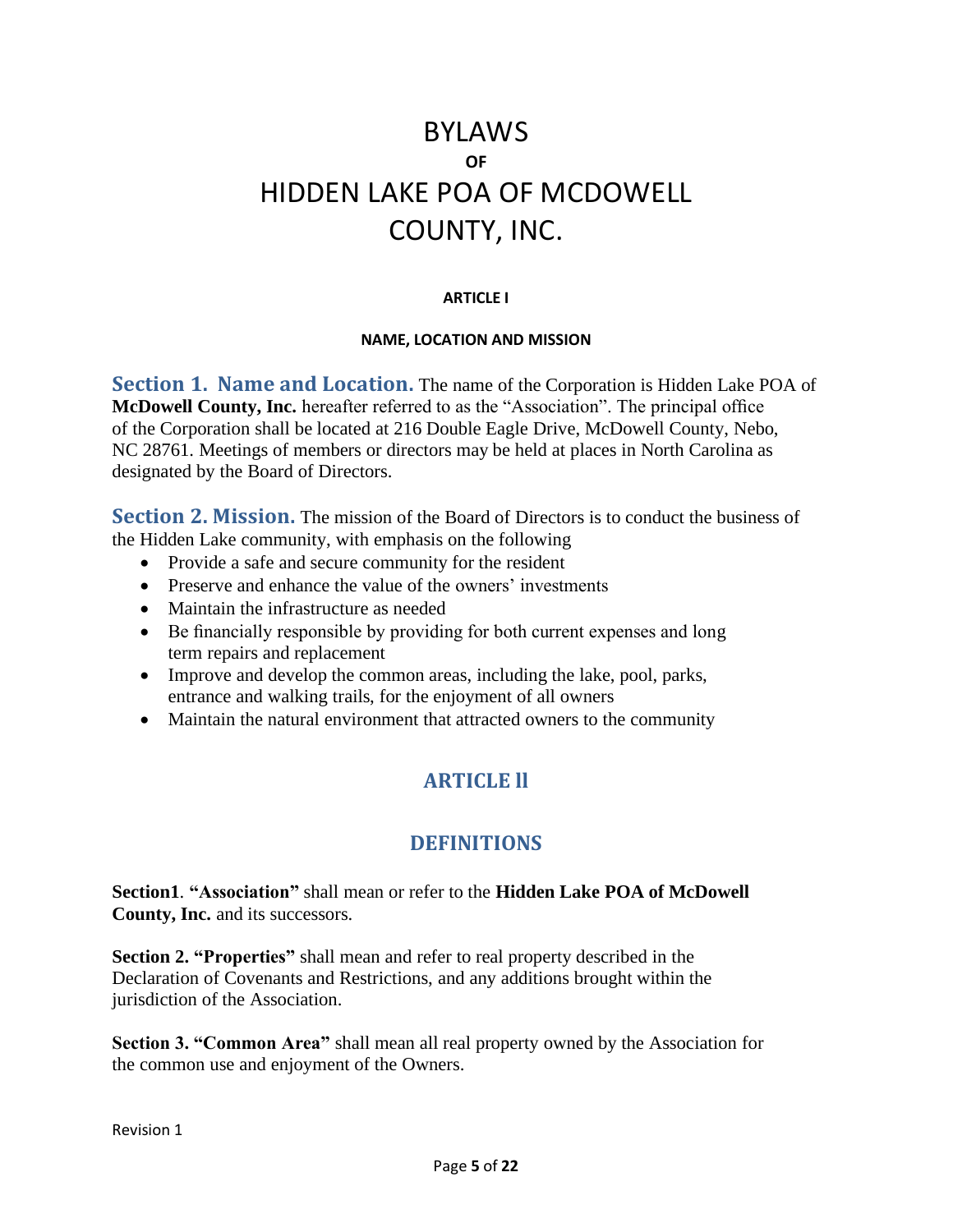**Section 4. "Lot"** shall mean and refer to any numbered plot of land shown upon any recorded subdivision map of the Properties, with the exception of the Common Area and shall include all improvements.

**Section 5. "Owner"** shall mean and refer to the record owner, whether one or more persons or entities, of the fee simple title to any Lot which is a part of the Properties, including contract sellers, but excluding those having such interest merely as security for the performance of an obligation.

**Section 6. "Declaration"** shall mean and refer to the Declaration of Covenants and **Restrictions** 

<span id="page-5-0"></span>**Section 7. "Member"** shall refer to those persons entitled to vote as provided in the Declaration.

### **ARTICLE III MEETING OF MEMBERS**

<span id="page-5-1"></span>**Section 1. Annual Meeting.** The regular Annual Meeting of the members shall be held <sup>1</sup>once per year. The exact date will be established by the Board of Directors, with due notice being provided to the members of not less than thirty (30) days, nor more than sixty (60) days in advance of the said annual meeting.

<span id="page-5-2"></span>**Section 2. Special Meetings.** Special Meetings of the members may be called at any time by the Board of Directors, or upon written request of members, owning one-fourth (1/4) of the lots entitled to vote. The date will be established by the Board of Directors, with due notice being provided to the members of not less than fifteen (15) days in advance of the special meeting.

<span id="page-5-3"></span>**Section 3. Quorum.** Members, owning fifty one (51) percent of the lots entitled to vote, voting either in person or by proxy, constitute a quorum for holding a meeting of members. If the required quorum is not present, another meeting may be called subject to the same notice requirements, and the required quorum at the subsequent meeting shall be one-half (l/2) of the required quorum of the preceding meeting.

<span id="page-5-4"></span>**Section 4. Absentee Voting.** At all meetings of members, each member shall vote in person or by proxy. All proxies shall be in writing and filed with the Secretary of the Corporation.

Revision 1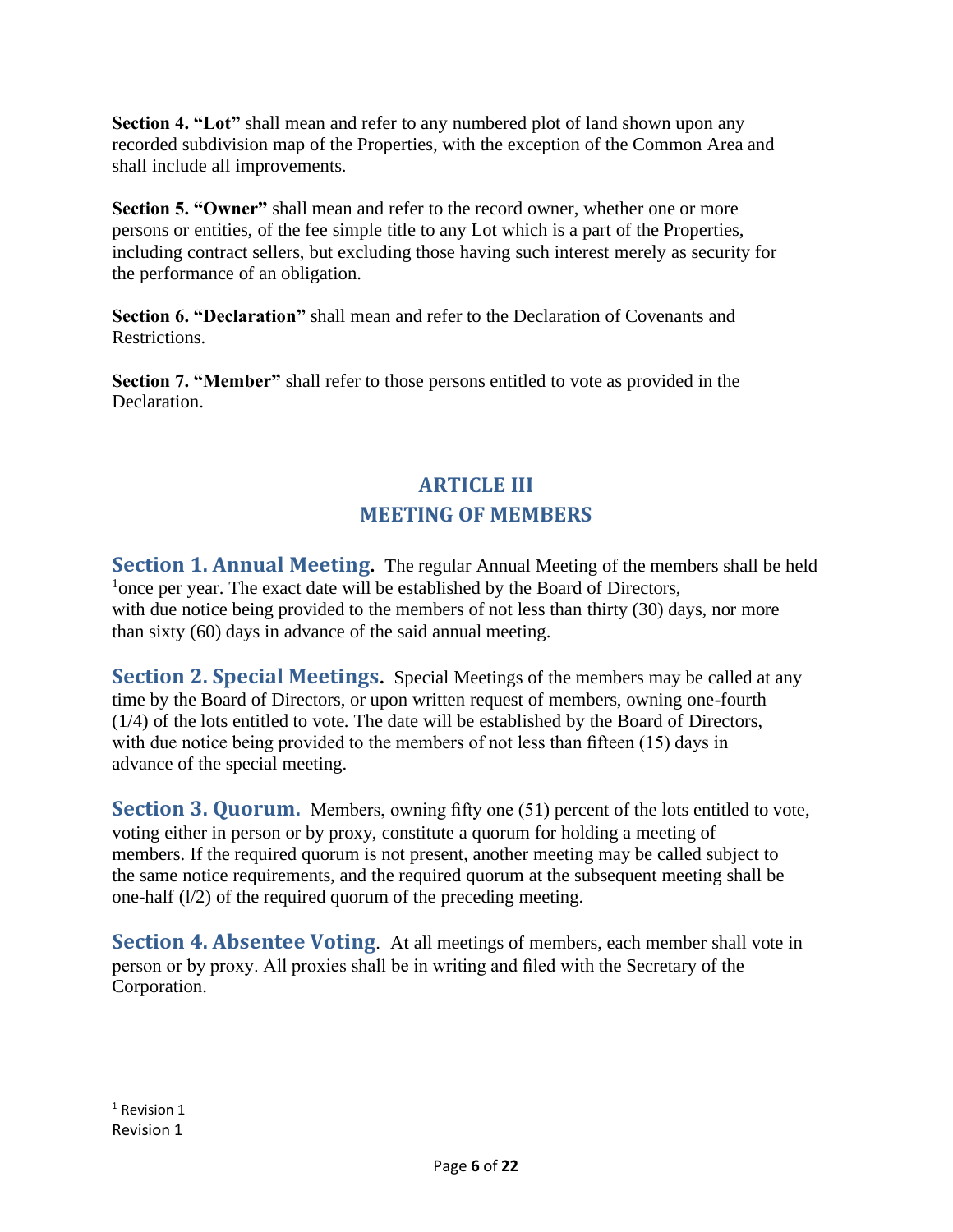### **ARTICLE IV BOARD OF DIRECTORS**

<span id="page-6-1"></span><span id="page-6-0"></span>**Section 1. General Powers.** The business and affairs of the Corporation shall be managed by the Board of Directors, pursuant to these Bylaws.

#### **Section 2. Members and Terms.**

- A. The initial Board of Directors shall consist of five (5) directors. The number of Directors in each subsequent year shall be determined by the Board of Directors based upon need.
- B. The initial Board of Directors shall consist of three (3) groups: Group 1 has one Director Whose term shall expire at the first annual Property Owner 's Association meeting (2008) after their election; Group 2 has two Directors Whose terms shall expire at the second annual Property Owner's Association meeting (2009) after their election; and Group 3 has two Directors Whose terms shall expire at the third annual Property Owner's Association meeting (2010) after their election.
- C. Beginning with the first annual Property Owner 's Association meeting and at each annual Property Owner 's Association meeting thereafter, Directors shall be elected for a term of three (3) years to succeed those whose terms expire.

<span id="page-6-2"></span>Section 3. Election. Directors shall be elected at annual meetings by the members and those receiving the highest number of votes shall be deemed elected. In the event any Director so demands, election of Directors shall be by ballot.

<span id="page-6-3"></span>**Section 4. Vacancies.** A vacancy occurring in the Board of Directors, for any reason, shall be filled by a majority vote of the remaining Directors. The Director so appointed shall serve the unexpired term of the Director being replaced.

#### <span id="page-6-4"></span>**Section 5. Removal.**

A. Directors may be removed from office with or Without cause by a vote of a majority of the Directors.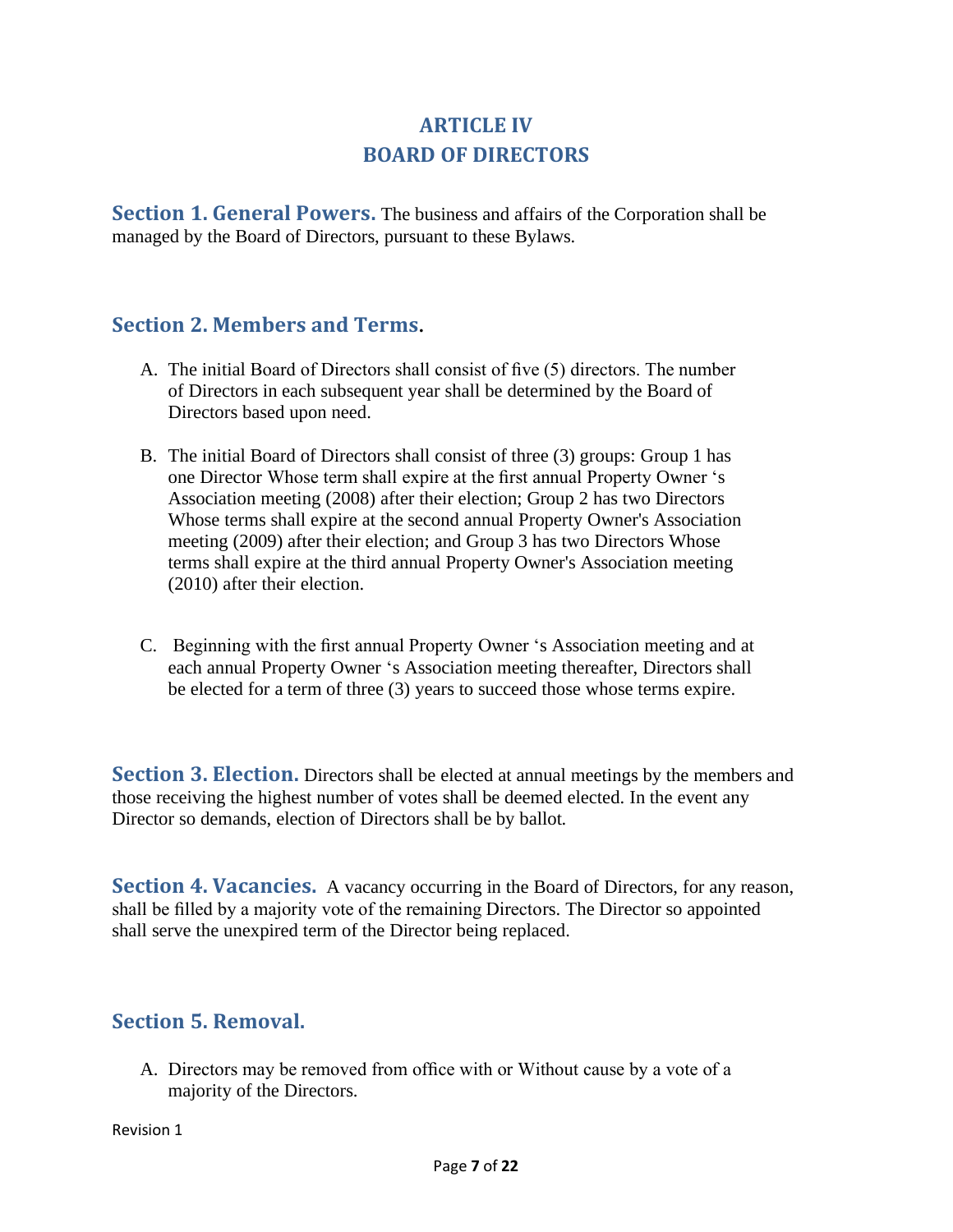- B. Directors may be removed by a vote of members owning 67% of the lots entitled to vote, at a special meeting or a regular meeting.
- C. In the event any Director is removed, a new Director or Directors will be appointed by a majority vote of the remaining Directors. The Director so appointed shall serve the unexpired term of the Director being replaced.

<span id="page-7-0"></span>**Section 6. Special Meetings.** Special meetings of the Board of Directors may be called by or at the request of the President or any two Directors.

### **Section 7. Notice of Meetings.**

- A. Regular meetings of the Board of Directors may be held without notice. The person or persons calling a special meeting of the Board of Directors shall, at least two days before the meeting, give notice thereof by any usual means of communication. Such notice need not specify the purpose for which the meeting is called.
- B. Attendance by a Director at a meeting shall constitute a waiver of notice of such meeting, except where a Director attends a meeting for the express purpose of objecting to the transaction of any business because the meeting is not lawfully called.

### <span id="page-7-1"></span>**Section 8. Action by Directors.**

- A. Quorum. A majority of the number of Directors shall constitute a quorum for the transaction of business. Every act or decision done or made by a majority of the Directors present at a duly held meeting at which a quorum is present shall be regarded as an act of the Board
- B. Informal Meeting. Action taken by a majority of the Directors without a meeting is nevertheless Board action if written consent to the action in question is signed by all the Directors and filed with the minutes of the proceedings of the Board, whether done before or after the action so taken

<span id="page-7-2"></span>**Section 9. Compensation.** No Director shall receive compensation for any service he may render to the Association. However, any director may be reimbursed for his actual expenses incurred in the performance of his duties.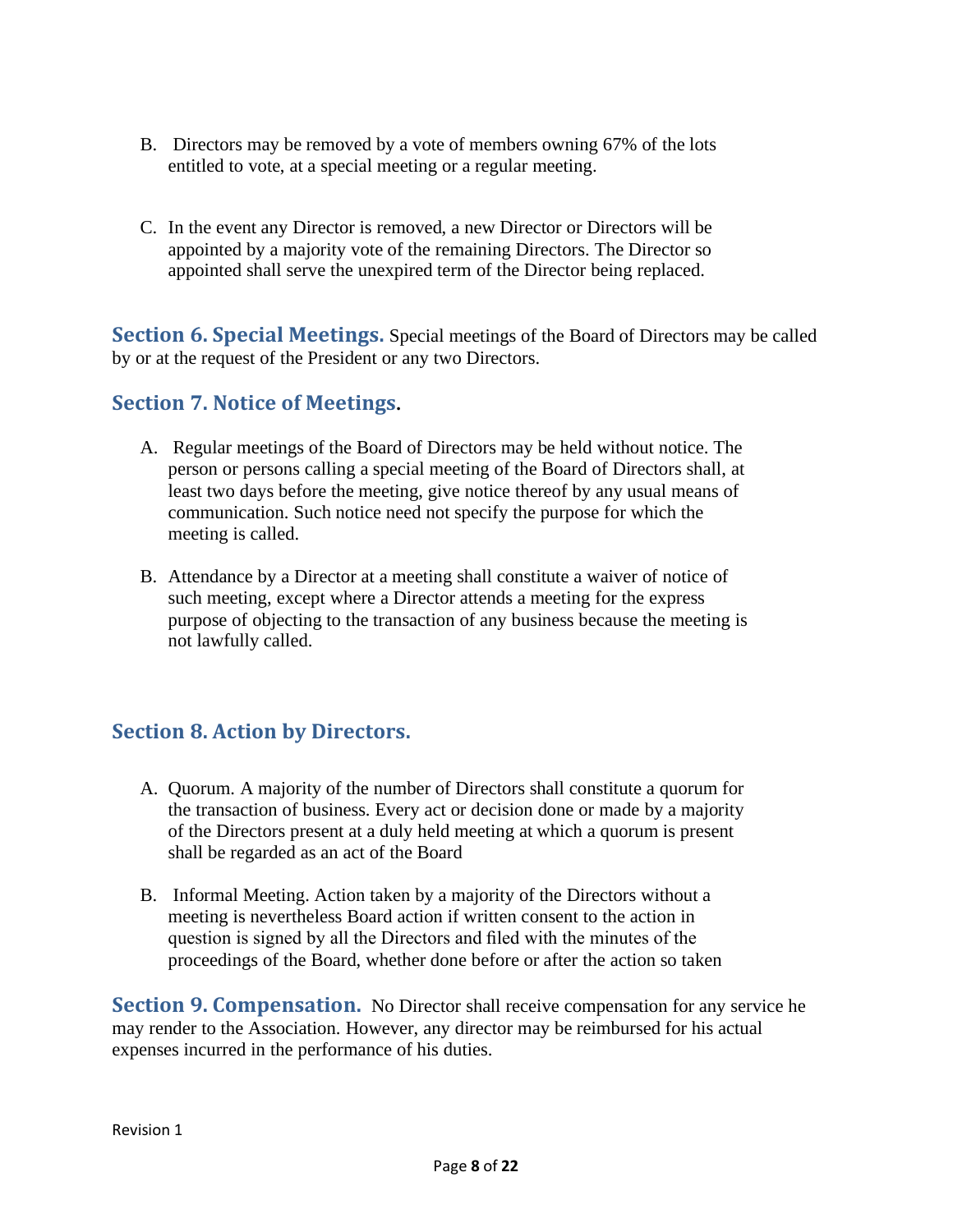### **ARTICLE V**

### **POWERS AND DUTIES OF THE BOARD OF DIRECTORS**

<span id="page-8-1"></span><span id="page-8-0"></span>**Section l. Powers.** The Board of Directors shall have the power to:

- A. Adopt and publish rules and regulations governing the use of the Common Area and facilities, the personal conduct of the members and their guests, and to establish penalties for the infraction thereof;
- B. Suspend the voting rights and right to use Common Area of a member during any period in which such member shall be in default in the payment of any assessment levied by the Association. Such rights may also be suspended after notice and hearing, for a period not to exceed sixty (60) days for infraction of published rules and regulations;
- C. Exercise for the Association all power, duties, and authority vested in or delegated to the Association and not reserved to the membership by other provisions of these Bylaws, or the Declaration;
- D. Declare the office of a member of the Board of Directors to be vacant in the event such member shall be absent from three (3) consecutive regular meetings of the Board of Directors;
- E. Employ a manager, an independent contractor, or such other employees as they deem necessary, and to prescribe their duties; and
- F. Employ attorneys to represent the Association when deemed necessary.

<span id="page-8-2"></span>**Section 2. Duties.** It shall be the duty of the Board of Directors to:

- A. Cause to be kept a complete record of all its acts and corporate affairs and to present a statement thereof to the members at the annual meeting of the members, or at any special meetings when such statement is requested in writing by members owning one-fourth  $(1/4)$  of the lots entitled to vote;
- B. Supervise all officers, agents, and employees of the Association, and to see that their duties are properly performed;
- C. As more fully provided in the Declaration, to:
- 1) Fix the amount of the annual assessment and any special assessments against each lot at least thirty (30) days in advance of each annual assessment period;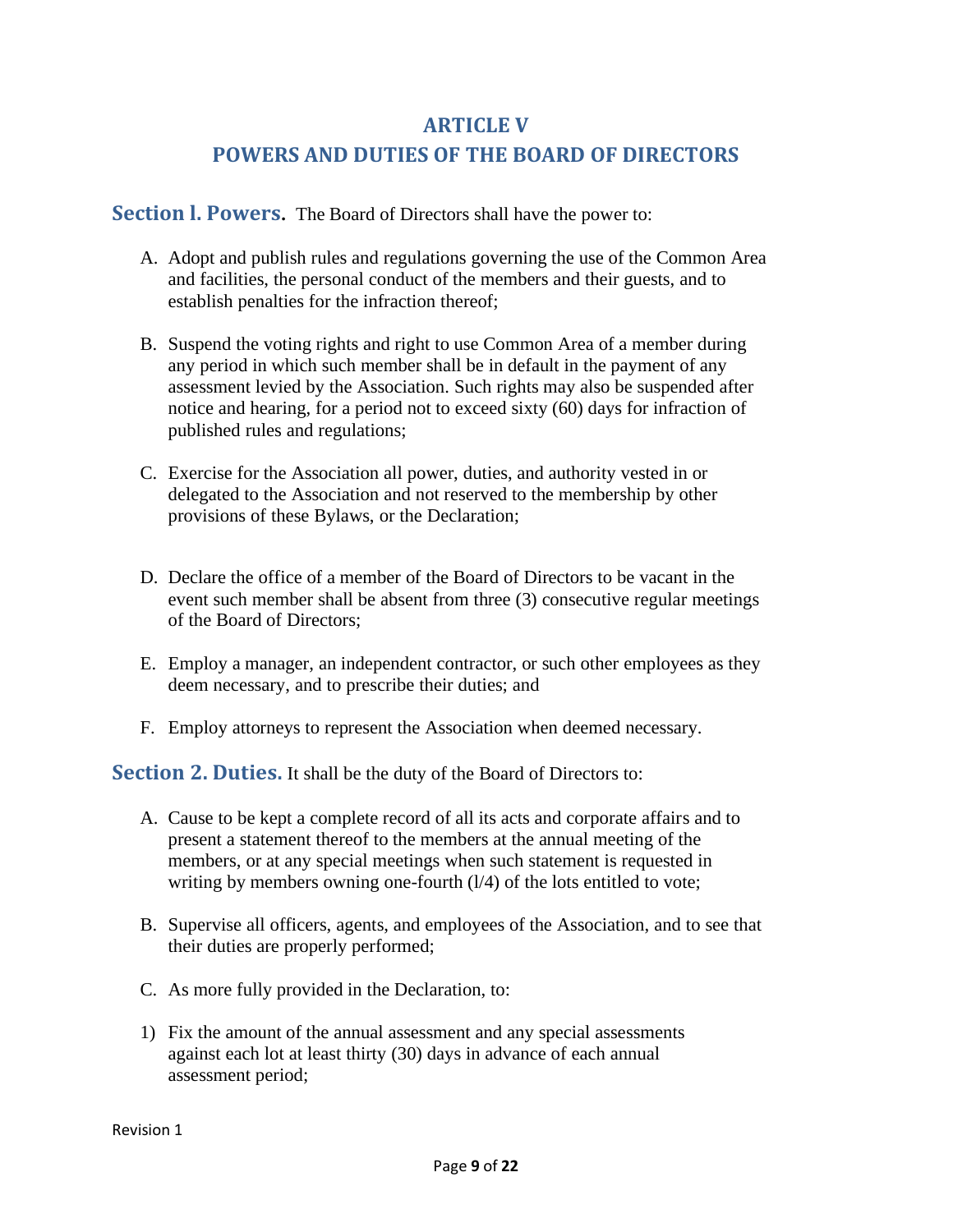- 2) Send written notices of each assessment to every Owner at least thirty days in advance of each annual assessment period;
- 3) Foreclose the lien against any property for which assessments are not paid within thirty (30) days after due date or to bring an action at law against the Owner personally obligated to pay the same.
- D. Issue, or cause an appropriate officer to issue, upon demand by any person, a certificate setting forth whether or not any assessment has been paid. The Board may make a reasonable charge for issuance of these certificates. If a certificate states an assessment has been paid, such certificate shall be conclusive evidence of such payment;
- E. Procure and maintain adequate liability insurance covering the Association, its Directors, officers, agents and employees and to procure and maintain adequate hazard insurance on the real and personal property owned by the Association;
- F. Cause all officers or managers having fiscal responsibilities to be bonded;
- G. Cause the Common Area to be maintained; and
- <span id="page-9-0"></span>H. Cause the exterior of dwelling and out-buildings to be maintained.

## **ARTICLE VI COMMITTEES**

The Board of Directors shall appoint an Architectural Review Committee (ARC) for the purpose of establishing and preserving a harmonious design for the community and to protect the value of the Properties. The ARC will review applications for new construction to ensure compliance with standards for the community, approving or not <sup>2</sup>approving as appropriate. (see Attachment "A" Architectural Guidelines) The Board of Directors shall appoint a Nominating Committee consisting of one Board member and 2 or more members from the owners. The purpose of said committee shall be to assist the Board in researching candidates to serve on the Board of Directors of the Corporation. Members of the nominating committee shall serve until their function of assisting with said nominations have been completed.

The Board of Directors may form other committees as deemed appropriate in carrying out its purpose.

Revision 1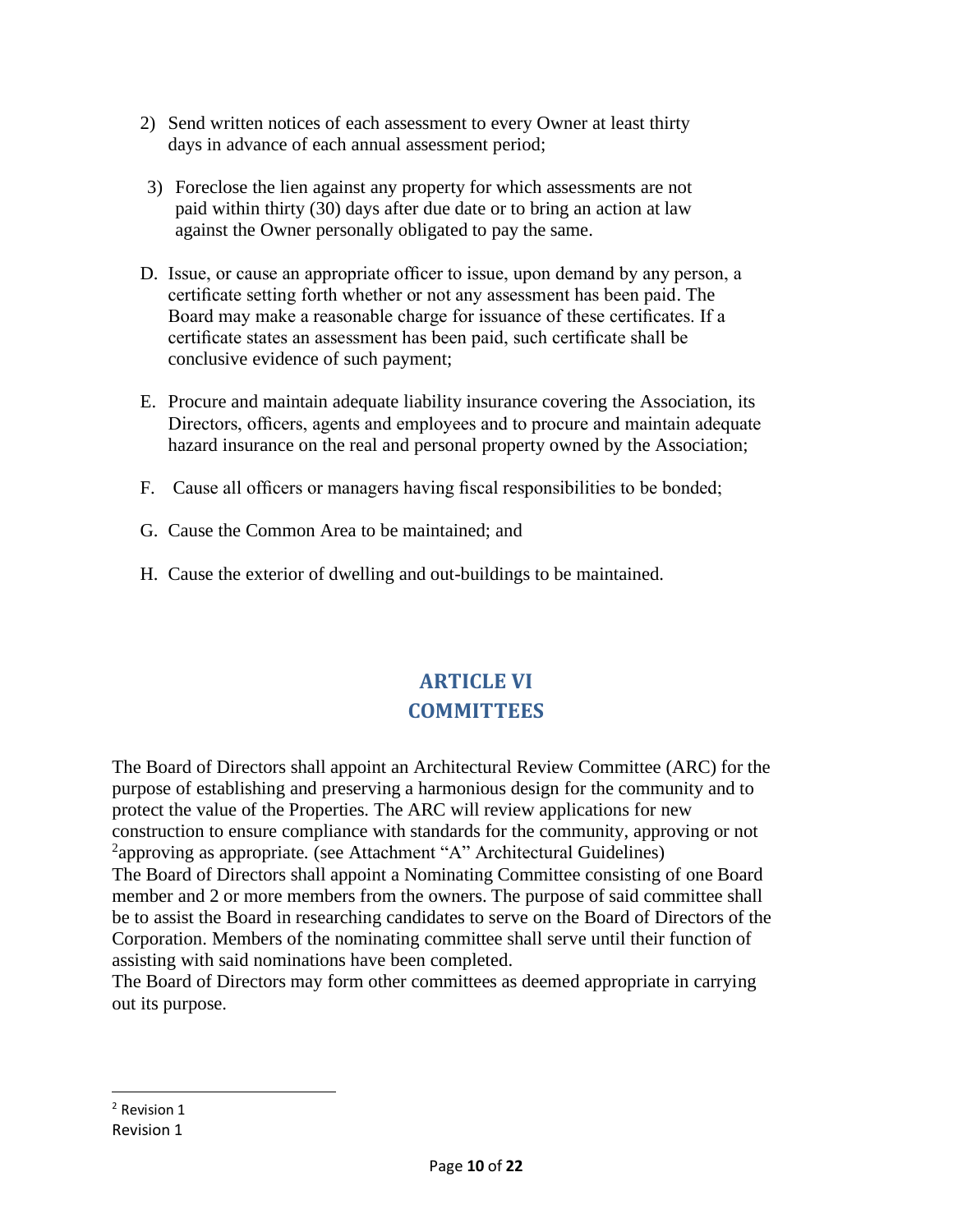## **ARTICLE Vll OFFICERS**

<span id="page-10-1"></span><span id="page-10-0"></span>Section I. Officers. The officers of the Corporation shall consist of President, Vice-President, who must both be Board members, Secretary, Treasurer, and other officers as the Board of Directors may from time to time elect. Any two or more offices may be held by the same person, except the President and Vice-President, who may not hold other offices.

<span id="page-10-2"></span>**Section 2. Election and Term.** Officers shall be elected at the first Board Meeting following the annual meeting by the Board of Directors. The Nominating Committee may assist the Board in researching for suitable candidates. Except for President and Vice-President, it is not required that a candidate for officer be a current member of the Board of Directors. The slate of officers shall be presented to the entire Board for consideration and election.

**Section 3. Vacancy.** Any vacancy occurring shall be filled by the Board of Directors at a special meeting duly called for such purpose. The appointed officer shall serve out the remaining term of the officer replaced.

<span id="page-10-3"></span>**Section 4. President.** The President shall preside at all meetings and appoint committees as deemed necessary. He shall work closely with the Directors and keep abreast of the needs of the Corporation and will serve as a liaison between the Corporation and the Board of Directors to assure smooth and accurate communication. The President shall be principal executive officer of the Corporation and subject to control of the Board of Directors, and shall supervise the control and management of the Corporation in accordance with these Bylaws.

<span id="page-10-4"></span>**Section 5. Vice-President.** The Vice-President, unless otherwise determined by the Board of Directors, shall, in the absence or disability of the President, perform the duties and exercise the powers of that office. In addition, he shall perform such other duties and have such other powers, as the Board of Directors shall prescribe.

<span id="page-10-5"></span>**Section 6. Secretary.** The Secretary shall keep accurate records of the acts and proceedings of all meetings of officers and directors. He shall give all notices required by law and by these Bylaws. He shall have general charge of the corporate books and records and the corporate seal, and he shall affix the corporate seal to any lawfully executed instrument requiring it.

<span id="page-10-6"></span>**Section 7. Treasurer.** The Treasurer shall have custody of all funds and securities belonging to the Corporation and shall receive, deposit or disburse the same under the direction of the Board of Directors. He shall keep full and accurate accounts of the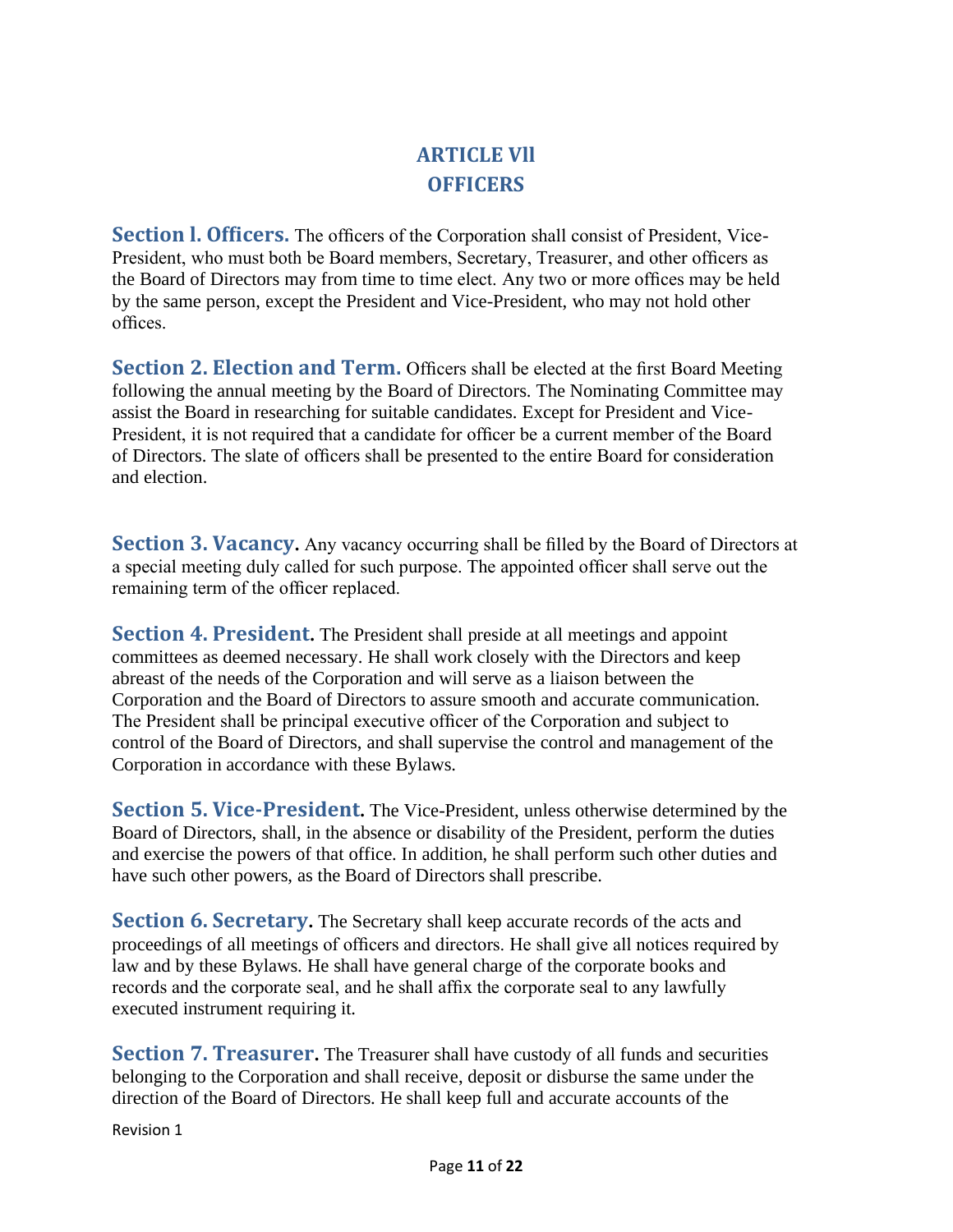finances of the Corporation in books especially provided for that purpose, and he shall cause a true statement of its assets and liabilities as of the close of each fiscal year and of the results of its operations and of changes in surplus for such fiscal year, all in reasonable detail, to be made and filed at the registered or principal office of the Corporation within four months after the end of such fiscal year. The statement so filed shall be kept available for inspection by any Director for a period often (10) years, and the Treasurer shall mail or otherwise deliver a copy of the latest statement to any Director upon his written request. The Treasurer shall, in general, perform all duties incident to his office and such other duties as may be assigned to him from time to time by the President or by the Board of Directors.

### **ARTICLE Vlll CONTRACTS, LOANS, CHECKS, DEPOSITS**

<span id="page-11-1"></span><span id="page-11-0"></span>**Section 1. Contracts.** The Board of Directors may authorize any officer or officers, agent or agents, to enter into any contract or execute and deliver any instruments on behalf of the Corporation, and such authority may be general or confined to specific instance.

**Section 2. Loans.** No loans shall be contracted on behalf of the Corporation and no evidences of indebtedness shall be issued in its name unless authorized by a resolution of the Board of Directors. Such authority may be general or confined to specific instances.

<span id="page-11-2"></span>**Section 3. Checks and Drafts.** All checks, drafts or other orders for the payment of money issued in the name of the Corporation shall be signed by such officer or officers, agent or agents of the Corporation and in such manner as shall from time to time be determined by resolution of the Board of Directors.

<span id="page-11-4"></span><span id="page-11-3"></span>**Section 4. Deposits.** All funds of the Corporation not otherwise employed shall be deposited from time to time to the credit of the Corporation in such depositories, as the Board of Directors shall direct.

### **ARTICLE IX BOOKS AND RECORDS**

The books, records and papers of the Association shall at all times, during reasonable business hours, be subject to inspection by any member. The Declaration, and the Bylaws of the Association shall be available for inspection by any member at the office of the manager, where copies may be purchased at reasonable cost.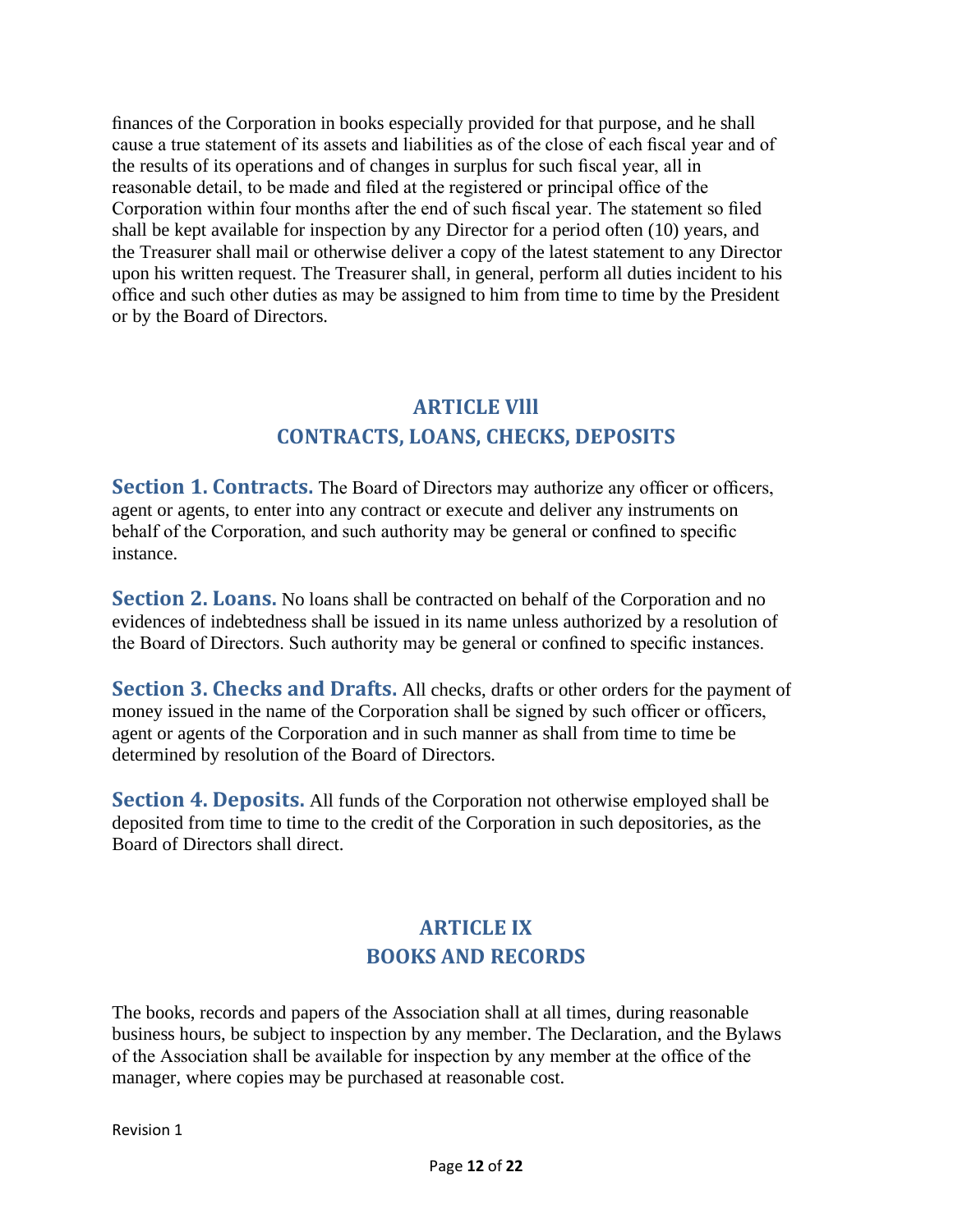### **ARTICLE X ASSESSMENTS**

<span id="page-12-0"></span>**<sup>3</sup>**See Article 10 of the Covenants and restrictions.

## **ARTICLE XI GENERAL PROVISIONS**

<span id="page-12-1"></span>**Section 1.** Seal the Corporate seal of the Corporation shall consist such seal as is impressed on the margin hereof.

**Section 2. Waiver of Notice.** Whenever any notice is required to be given to any Director under the provisions of the North Carolina Nonprofit Corporation Act or under the provisions of the North Carolina Nonprofit Corporation Act or under the provisions of the charter of By-laws of this Corporation, a waiver thereof in writing signed by the person or persons entitled to such notice whether before or after the time stated herein, shall be equivalent to the giving of such notice.

**Section 3. Fiscal Year.** Unless otherwise ordered by the Board of Directors, the fiscal year of the Corporation shall be from January l to December 31.

**Section 4. Amendments.** These Bylaws may be amended or repealed and new Bylaws may be adopted by the affirmative unanimous vote of the Directors then holding office at any regular or special meeting of the Board of Directors.

These By-laws were adopted on the 14 day of June, 2009

Stephen Shary, President of Hidden Lakes Property Owners Association

\_\_\_\_\_\_\_\_\_\_\_\_\_\_\_\_\_\_\_\_\_\_\_\_\_\_\_\_\_\_\_\_\_\_\_\_\_\_

Note The signed copy of this Documents on file with the Hidden Lake Secretary

Revision 1 <sup>3</sup> Revision 1

.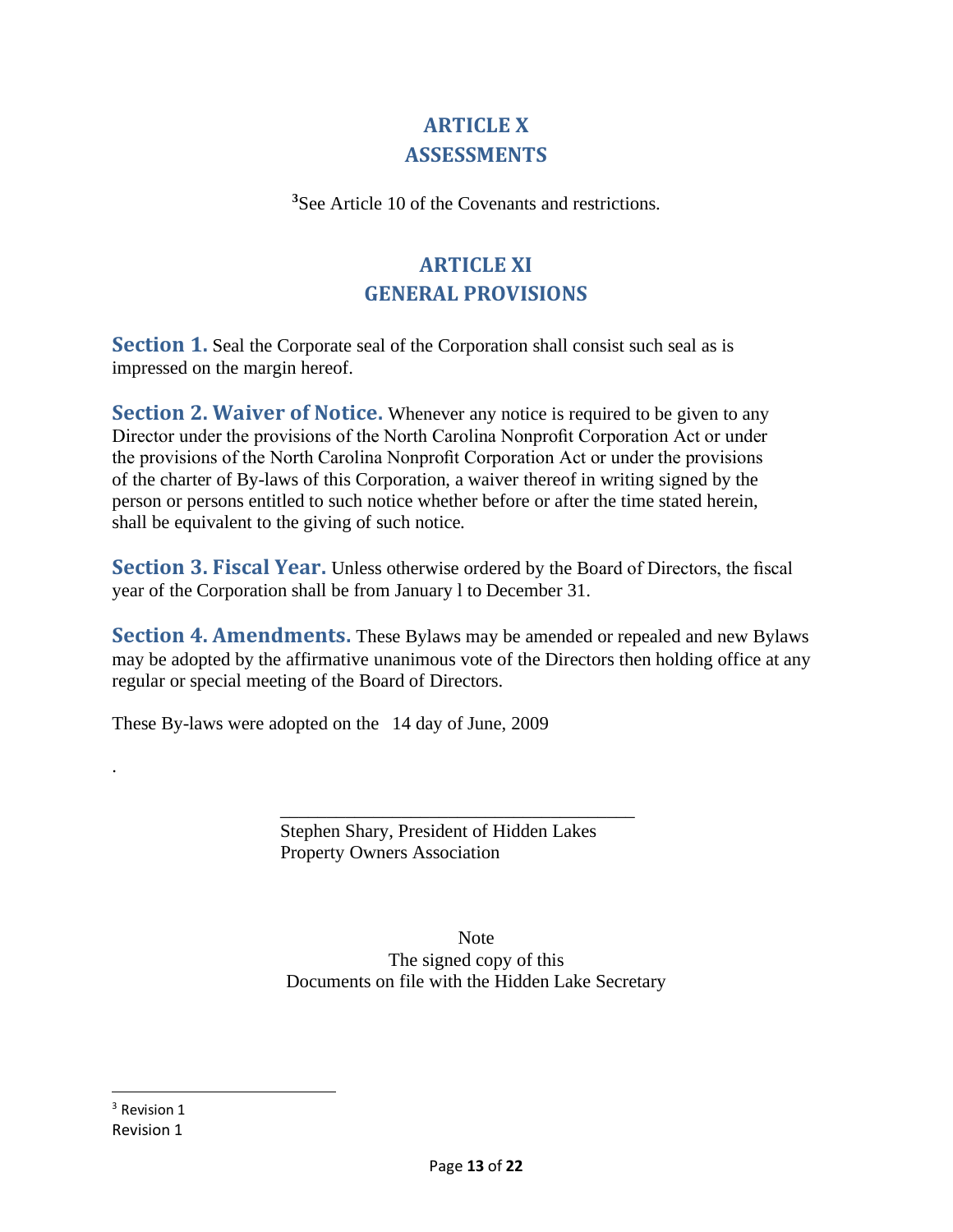# Attachment "A: Architectural Guidelines for Hidden Lake POA of McDowell County, Inc

Applications will only be accepted by the ARC (Architectural Review Committee) from members of the Hidden Lake POA, or those with a contract to purchase land.

Any applications to be considered must be received by the  $15<sup>th</sup>$  of each month.

Approval/denial will only be issued at the monthly ARC meeting, and not during other times of the month.

Those submitting applications are welcome to attend the ARC meeting to answer questions on their project and/or provide samples of items such as: exterior siding/covering, stain colors, etc. If submitting an application for "natural or natural appearing materials" other than Logs, it is recommended that samples be provided.

If the design/project is not approved, there will be an appeal process available. Appeals shall be submitted in writing to the POA Board President. Appeals will be heard at the next scheduled meeting of the POA Board. Overturning a decision of the ARC Committee will require a majority decision of the POA Board members attending the meeting.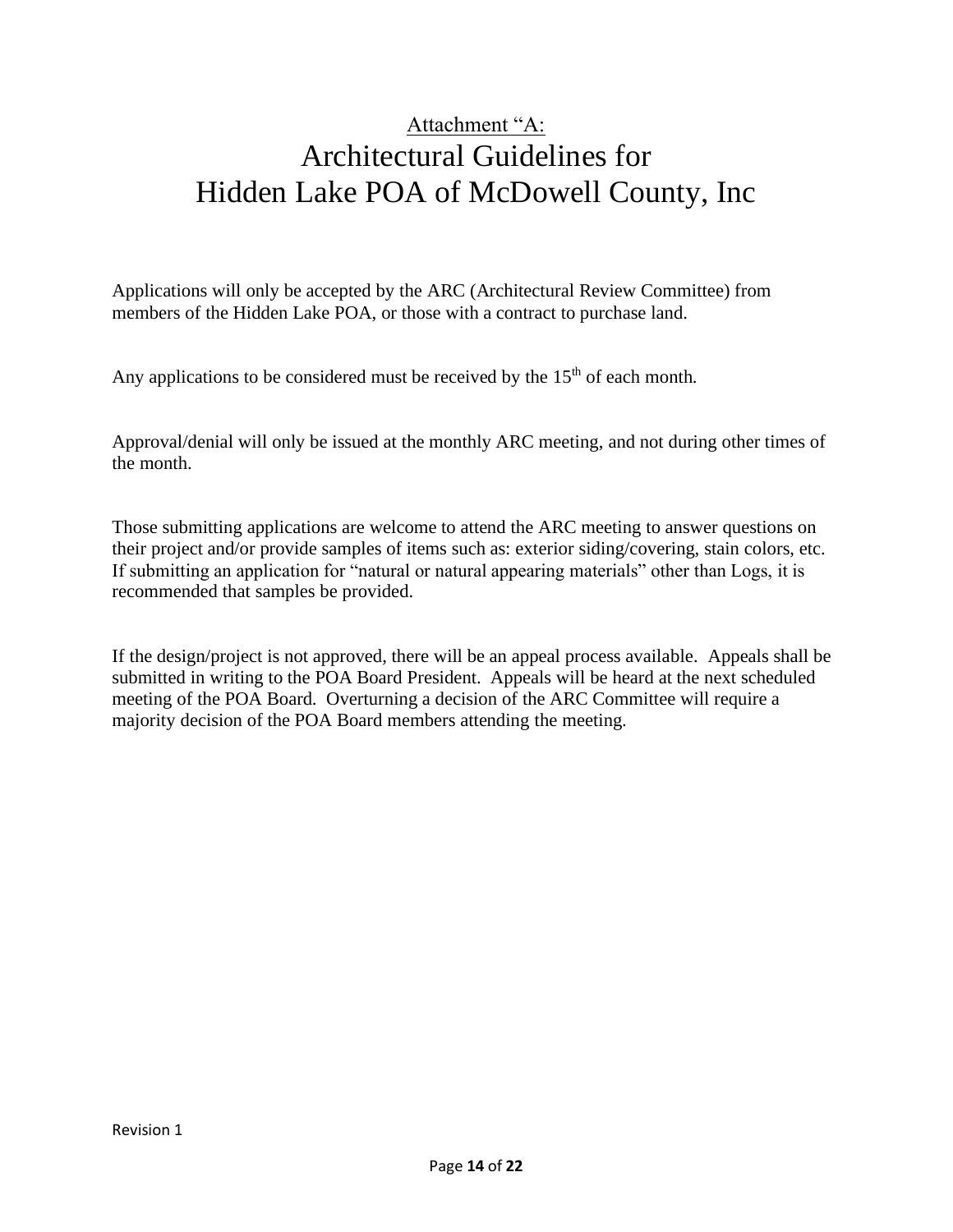- Construction within Hidden Lake is restricted as follows:
	- All new construction (Homes, Garages, Outbuildings, Fences, etc.) must be approved by the Hidden Lake POA Architectural review Committee (ARC).
	- All structures built in the community shall be log or conventional construction with log siding. Other natural or natural appearing materials will be considered, on a case by case basis, by the ARC.
	- Singlewide, doublewide, and triple wide mobile homes are not allowed. Manufactured housing is not allowed.
	- Modular homes, with log or log sided construction, may be approved, on a case by case basis, by the ARC.
	- Other standards for size, set back, etc. are covered in other sections that follow.
- No recorded lot in Hidden Lake will be allowed to have more than two (2) single family residences constructed on it. One Detached out-outbuilding will be permitted as long as the materials used to cover the outside match the outside covering of the residence, subject to Architectural Review Committee (ARC).
- No "large" satellite dishes will be allowed. Only the small 18-inch round or oblong satellite dishes for tv or internet are permissible.
- Utility easements, road rights of way, and minimum building set-backs pertaining to any Phase of development, shall be as shown on plats thereof of record. Unless otherwise shown on plats of record to any future development or Phases of development, the utility easements, road rights of way, and minimum set back lines shall be as follows:
	- A utility easement of 30 feet is reserved along the interior Lot lines, 15 feet either side of the line. A utility easement of 15 feet on the interior side of the line is reserved on exterior lines.
	- A right of way of all roads is 45 feet unless shown otherwise on the plat. A 30-foot right of way is reserved along all Lots fronting North Carolina State Secondary Road, No. 1775, which is also known as Cowan Loop Road, for use by North Carolina Department of Transportation.
	- Unless otherwise shown on the recorded plat, building setbacks are as follows: 20 feet from all street right of way lines; 20 feet from all rear lines; 20 feet from all outside boundaries; 50 feet from all creek boundaries; and 15 feet from side lot lines that are not outside boundaries.

\*Set-back for building on the water shed lake lots are delineated on the plat map and are well marked by flagging tape on the lots themselves.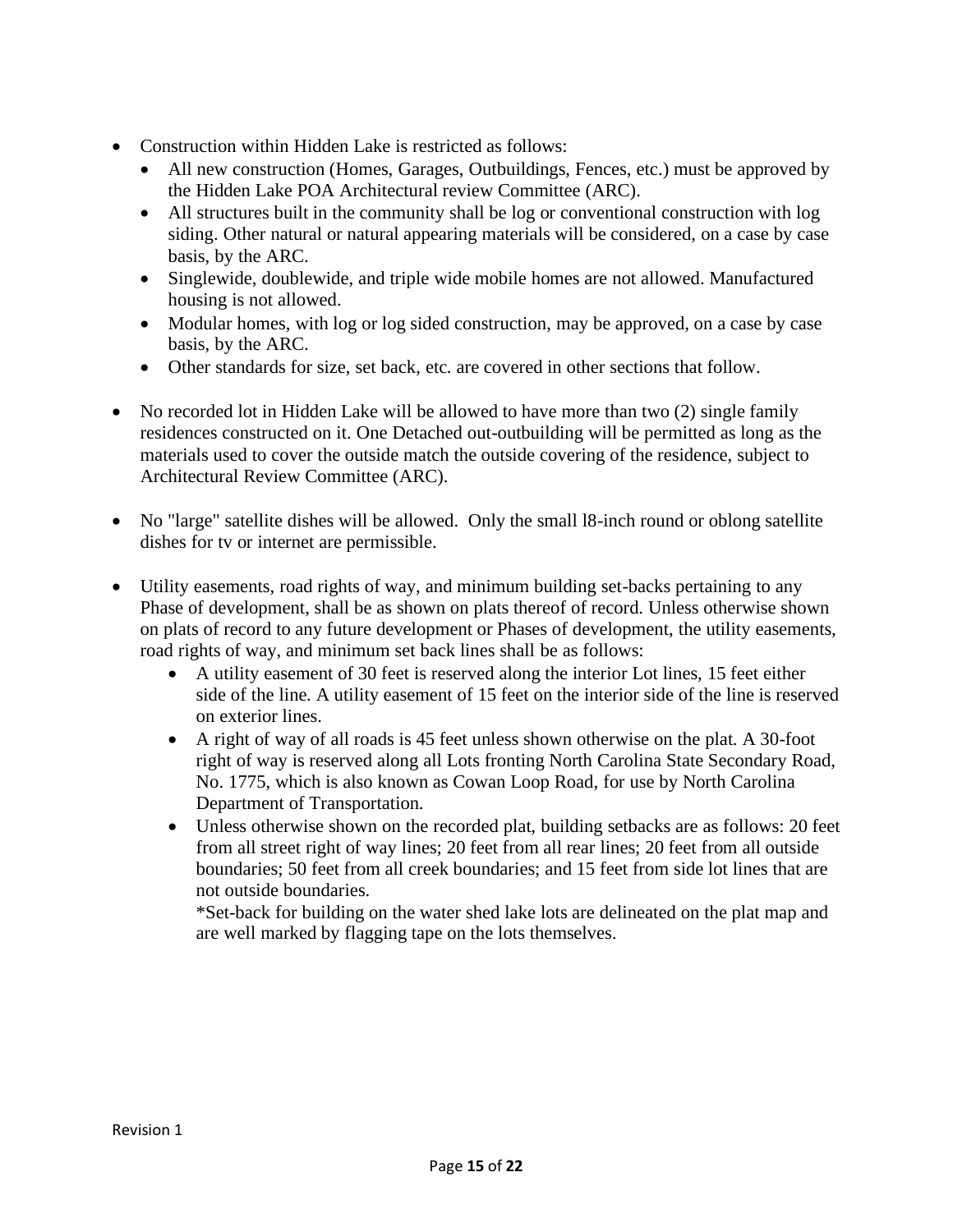- As to building restrictions on Lots in Hidden Lake Subdivision, restrictions are as follows:
	- Custom built or modular homes constructed on the property must have the exterior completed within Six (6) months of the start of construction. No home shall be erected on any Lot having less than 1,200 square feet of heated floor space. The floor space required above shall not include basements, porches, verandas, breezeways, or garages. No asbestos siding shall be used and no concrete blocks shall be used unless the exterior walls are faced with brick or covered with some other material approved by the Architectural Review Committee (ARC).
- The Owners of Lots which border on the water of the pool elevation as shown on the plat of record in Plat Book 8 at Page 50 of the McDowell County Registry, (referred to herein as Lake Front Lots) may build or construct a at dock extending into said lake no farther than 16 feet from the edge of the water, However, any residence or other buildings must be beyond the 1328 foot flood easement elevation;
- No signs except for those signs approved by the Property Owner's Association will be allowed – see our Sign Restrictions document for details.
- As to cutting hardwoods and the ground repair thereof Restrictions are as follows:
	- The cutting of any hardwood trees, Ten (10) inches in diameter or larger, is prohibited on any Lot except within Fifty (50) feet of house site including swimming pool area or other construction (such as driveway or septic tank systems) directly relating to the house. Other hardwood trees more than Fifty (50) feet from the house site may be topped (no more than 1/3 of the height of the tree) without having to obtain permission from the Developer or the Property Owner's Association. The cutting of any other hardwood trees more than Fifty (50) feet from the house site maybe done by securing written permission from the Developer up until the Property Owner's Association has been established at which time permission must be obtained from the Architectural Review Committee (ARC).. Clean up and reseeding, replanting or landscaping will be required as stated in paragraph 23 above.
	- Necessary precautions must be taken when any ground is disturbed so as to prevent erosion and sediment from reaching any stream, creek, lake, roadway, walking easement, common area or other Lot.
	- Any damage done to any Association roads, ditch lines, grassed or Common Areas by Lot Owners, their guest, or general contractors, must be promptly repaired by said Owners or if the repair is done by the Association, the Lot Owners will be financially responsible to reimburse the Association for said repairs.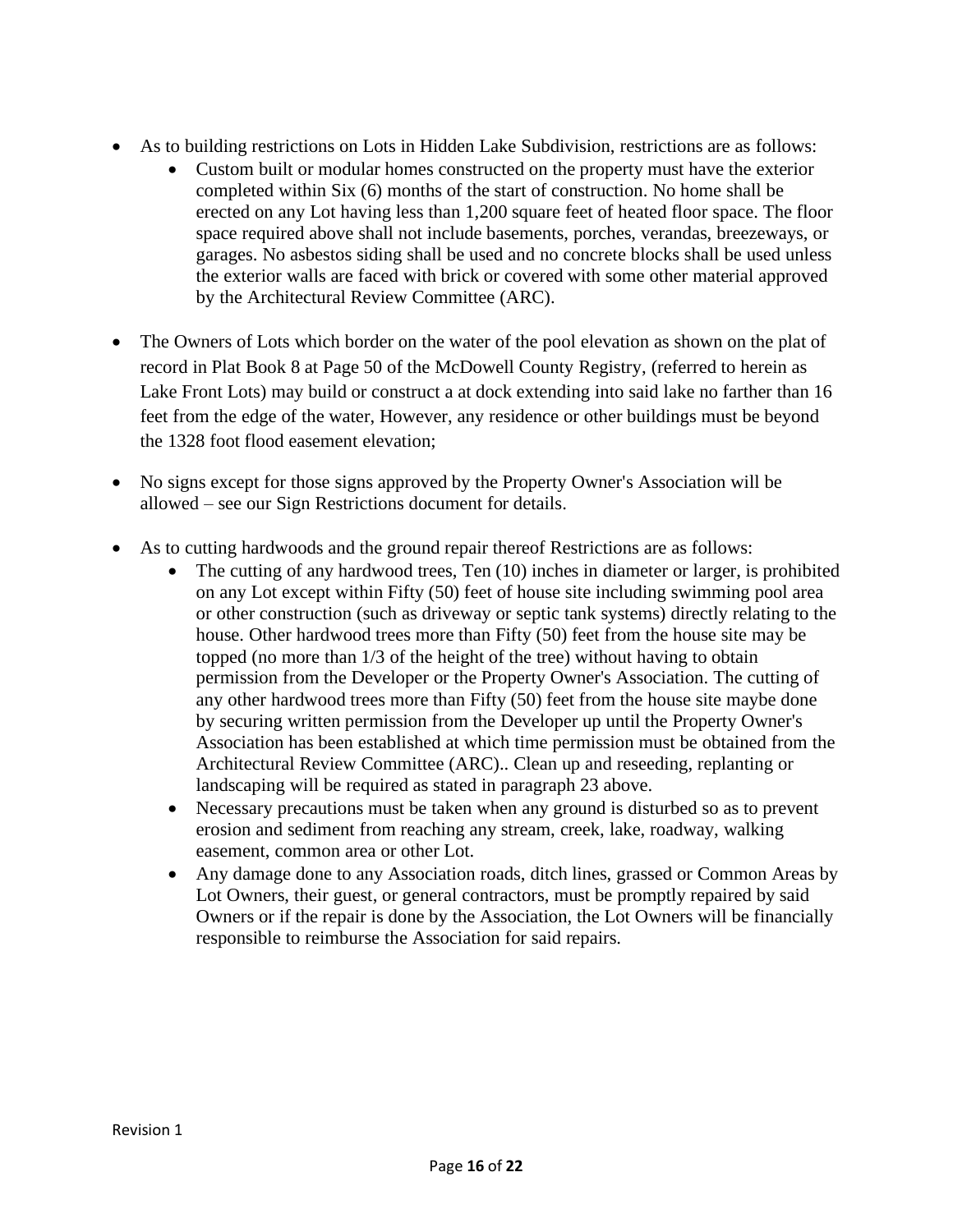### **Fences**

No fence or wall shall be erected without an ARC application being filed and approved.

#### **Allowed Fencing:**

- Wooden Agricultural fences Farmers use agricultural fences to keep predators away from their livestock and to keep their livestock from getting out, getting lost, or causing damage. Permitted agricultural fences include wooden fences.
- Boundary Fences These are typically used to show exact property lines. These are permitted provided they are an approved style.
- Pet Fences These are used to keep animals inside the yard or within the property. Pet fences can be, wood with welded wire mesh, or invisible electric fences that are activated by the collars the pets wear.
- Post and Rail Fences These are very common. Basically, as the name indicates, they are made from digging a hole, erecting posts, and then inserting rails between the posts. This type is permitted.
- Round Pole Fences As the name suggests, these are just made from round poles as opposed to square poles. This type is permitted.
- Split-Rail Fences You can see a lot of these in country areas. These are decorative fences made of wood or timber and stacked in a zig-zag pattern. This type is permitted.
- Live Fences Hedges and hedgerows are often used to create live fences. It takes a lot of pruning, trimming and maintenance to maintain a live fence, but they are inexpensive and can be a beautiful addition to any landscaping project. Hedges aren't the only type of live fence. You can also make fences out of cactus and shrubs.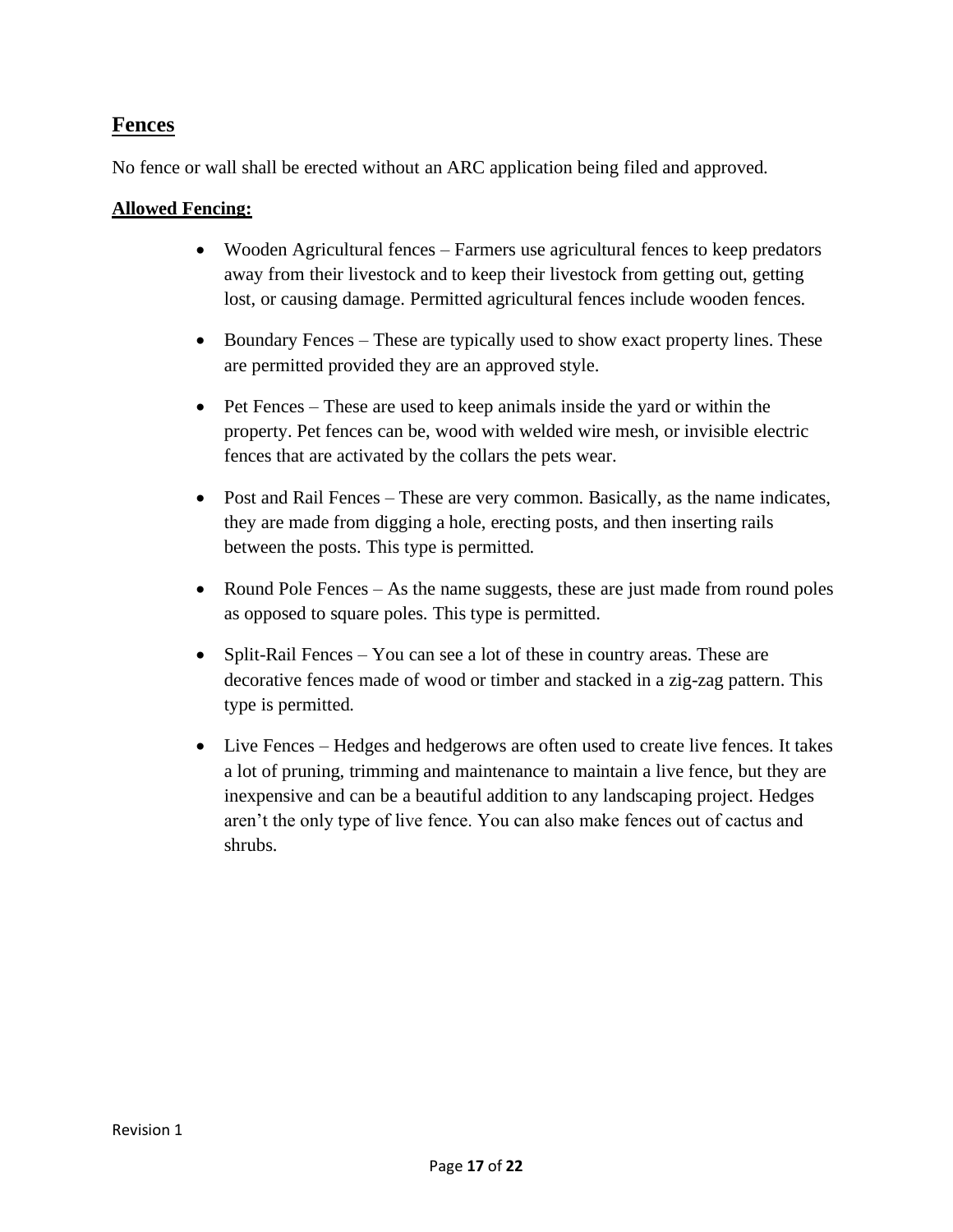## **ALLOWED**





Agricultural / Farm Post and Rail with mesh



Round rail with mesh Live Fence







Split rail Split rail corner fencing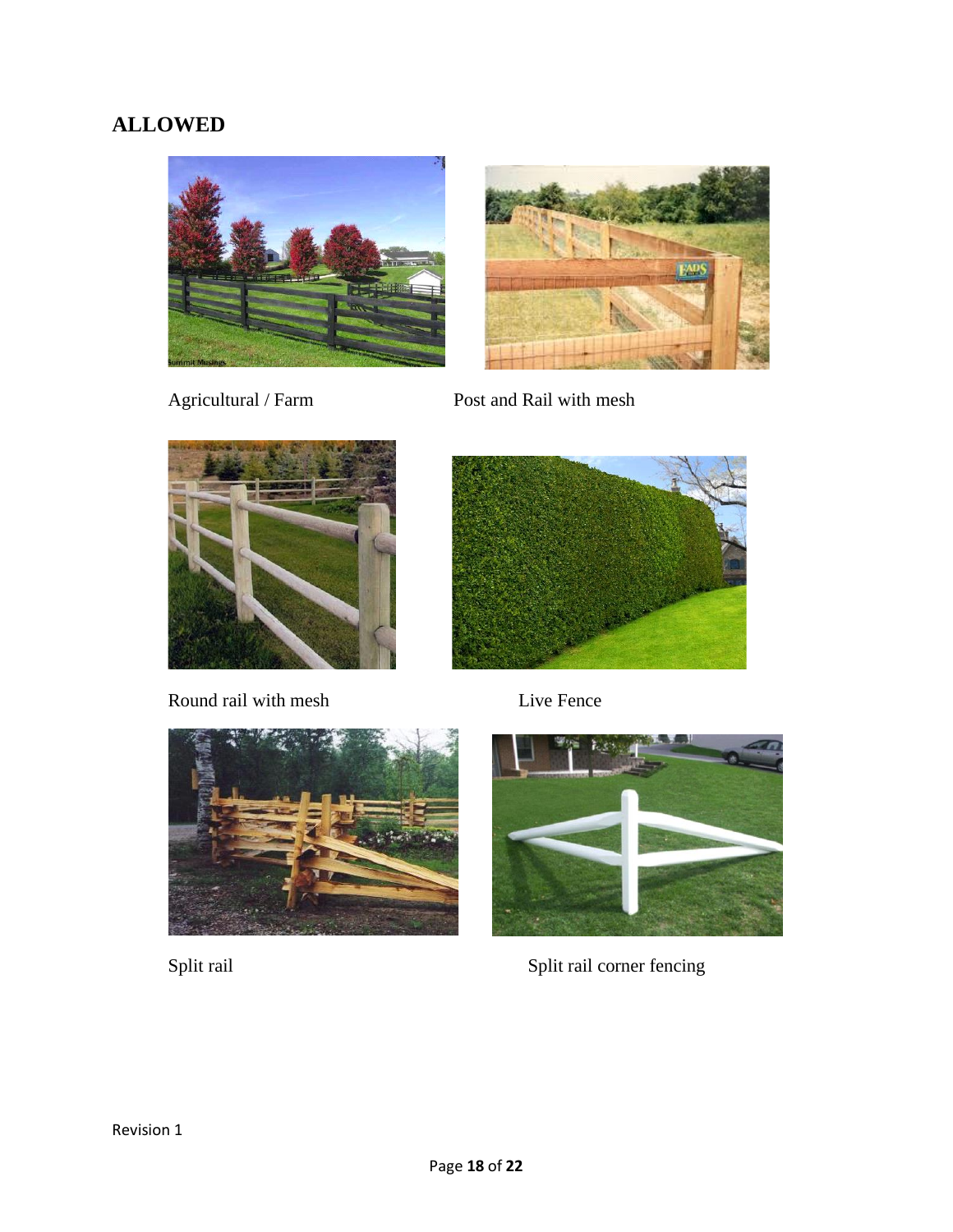



Rustic split rail Wooden post with gate



Split rail with mesh Split rail with mesh

#### **Fencing allowed on a case-by-case basis:**

- Privacy Fences Privacy fencing is used anywhere people want to keep others from seeing in. Privacy fence types often include perimeter fences. Privacy fences may be approved on a case-by-case basis.
- Pool Fences These fences usually go around the outskirts of the pool area. Pool fences can be approved by the ARC on a case-by-case basis. Ornamental wrought iron or metal fences are commonly used. Brick columns can be a form of fence for pool areas as well.
- Vinyl Fences These are beautiful. The big advantage to using vinyl fencing is that you don't have to paint it and you don't have to replace it very often. The posts and rails last for long periods of time and usually come with good warranties. This type may be approved on a case-by-case basis.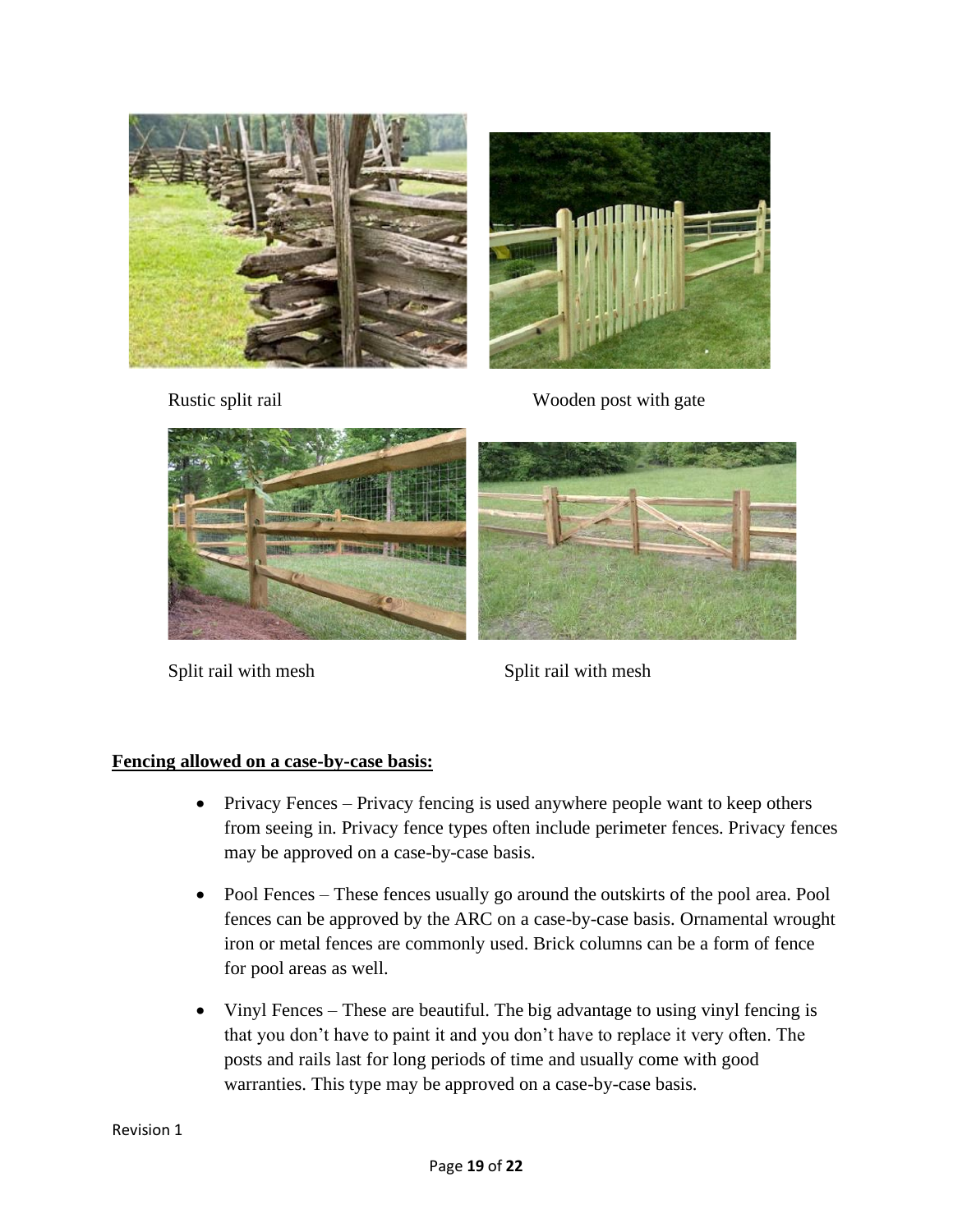### **May be ALLOWED on case-by-case basis**



Privacy Pool



Vinyl

#### **Fences NOT Allowed:**

- Chain-Link Fences chain link fencing is wire woven together. This type is not permitted
- Concrete Fences These are fences where concrete is poured in such a manner that it hardens into the shape of a fence. This type is not permitted.
- Close Board Fences These are very strong fences made from feather edge boards, morticed posts and rails. This type is not permitted.
- Wire Fences Wire fencing comes in all kinds of varieties. Electric fences are wire fences. So are barbed wire fences, woven wire fences, chicken wire fences, and welded wire mesh fences. Wire fences are often used for agricultural purposes to protect livestock, to keep pets in, and to keep predators out.

Note: Welded wire fences are permitted only if accompanied by a wood fence.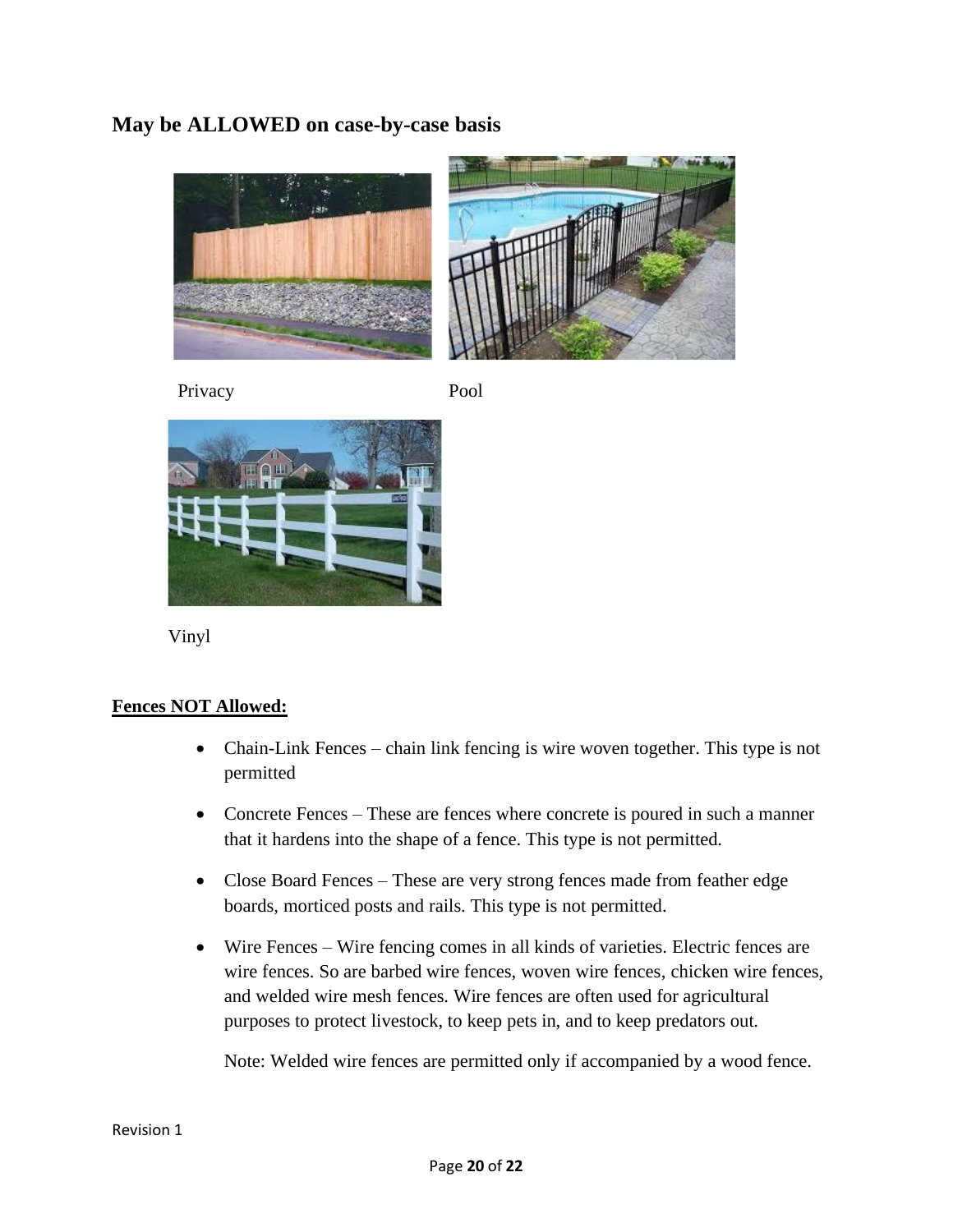## **NOT ALLOWED**









Wire mesh Electric



Concrete